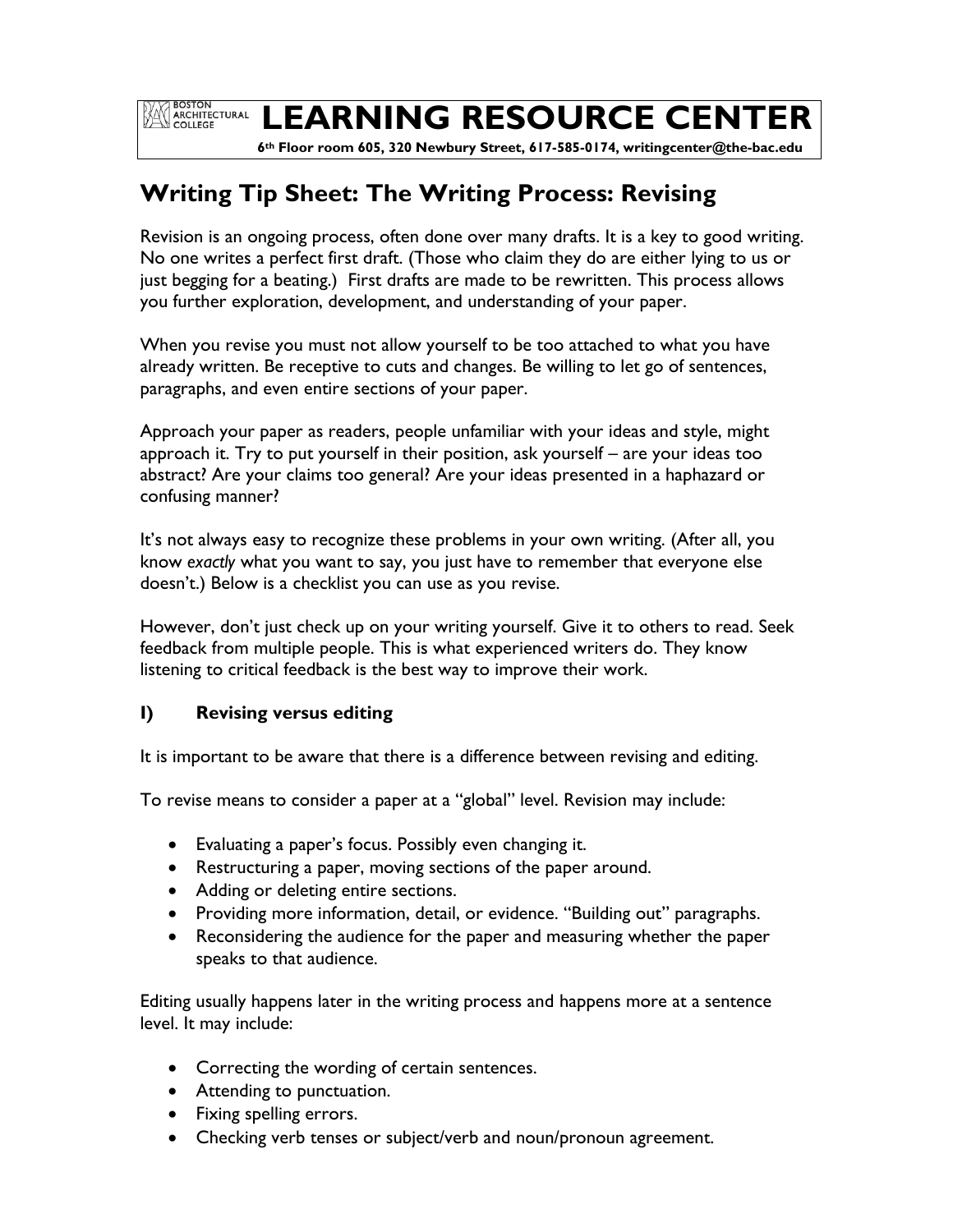Fixing spelling errors when a paper needs to be completely refocused or restructured probably won't improve it much (and instructors frown upon this sort of thing). Make sure you have addressed more fundamental concerns before you start worrying about correcting technical errors.

## **II) Revision checklist**

#### Evaluating Thesis & Focus

- Identify the thesis. Is it stated or unstated?
	- (an unstated thesis is where an author never comes out and explicitly states his/her position, but as the reader, you know exactly what it is.)
- If stated, is the position made clear in the introduction? If not, does this affect the focus of the essay?
- Is the thesis open or closed? If closed, does the thesis dictate the structure of the paper?

(An open thesis just states the overall claim. A closed thesis includes reasons for this claim.)

- Identify the main supporting points of the essay. Are they all connected to the thesis/focus?
- Is the argument appropriately balanced?
- Does the essay maintain focus or seem to go off on tangents?

### Evaluating Organization

- Are the paper's reasons/supporting arguments organized in a logical manner (i.e., by order of importance, by logical connection)?
- If there is a closed thesis, does it control the development of the essay?
- Is it clear where one point ends and another begins? Are there clear topic sentences to introduce points?
- Are there effective transitions? Do all ideas connect smoothly? Does the essay flow?
- Is there an effective introduction? Does the opening grab your attention? Is the thesis stated clearly? Is there a single introductory paragraph or an introductory section?
- Is there an effective conclusion? Does the conclusion merely summarize what has already been said (ineffective)? Does it present a final thought that leaves the reader thinking?

### Evaluating Evidence/Support

 What kind of evidence is presented? (Data/stats? Examples? Anecdotes? Personal experience? Case studies? Authoritative testimony? Descriptive information? ) Is the evidence sufficient? Is there a broad enough spectrum of support? (Don't be satisfied with a single piece of evidence. Demand more.)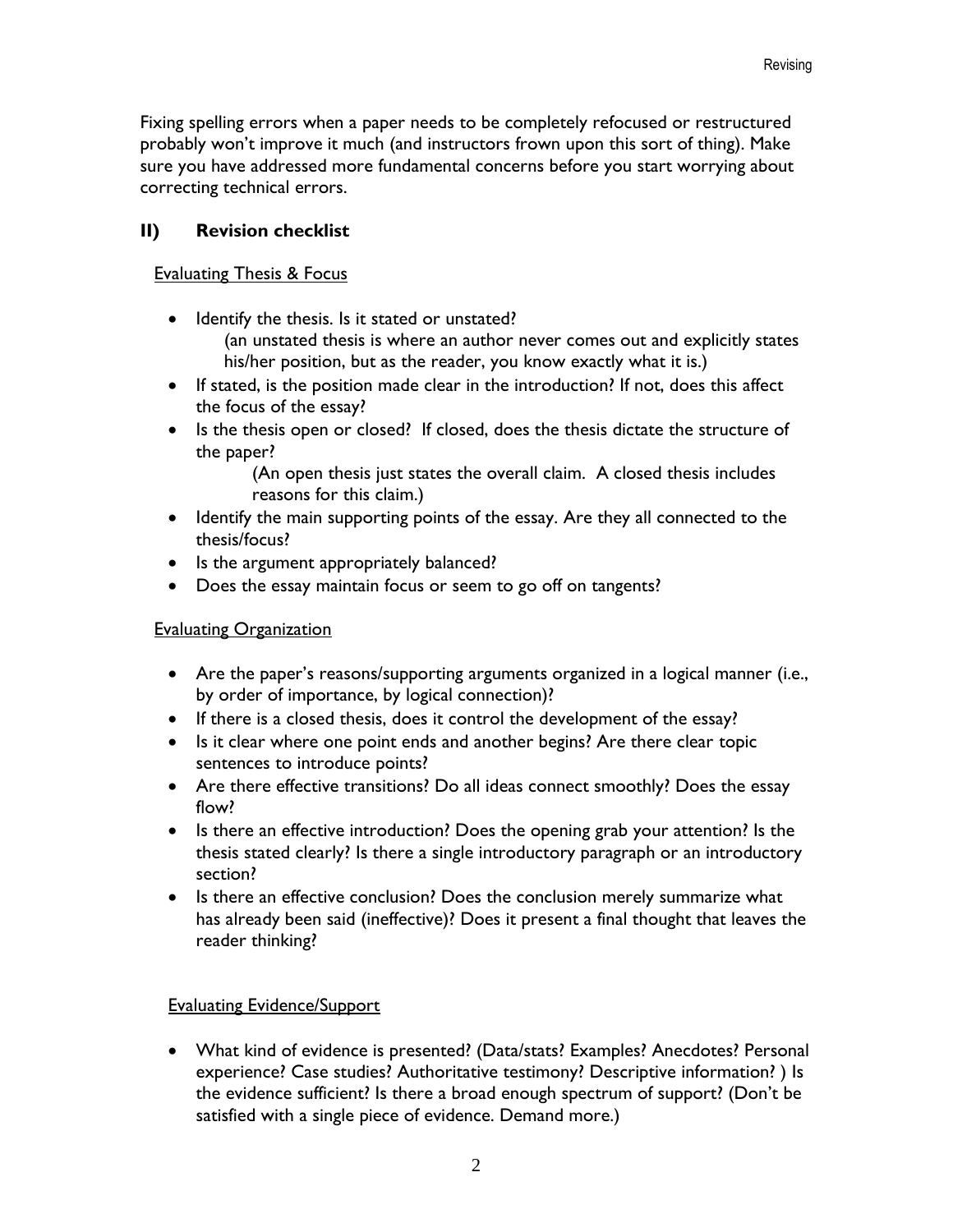- Are Precedents and Antecedents clearly defined and expressed? Is the connection between the design and the Precedent and/or Antecedents clearly stated?
- Is there too much personal experience and not enough of other types of evidence?
- Is the evidence timely? Is the information presented the most up-to-date?
- Is the evidence credible? Is the expert testimony actually from experts? Is the magazine/web page source a legitimate, professional source?
- Is the evidence biased?
	- (Example: If the paper is a pro-gun essay, does all of the author's evidence come from the NRA, or has he/she included material from more objective sources?)
- Are there any places where more detail is needed?

### **Evaluating Style**

- Is the essay formal or informal? Does it maintain this tone consistently throughout?
- Is the tone appropriate for the audience?
- Note the diction. Is the word choice appropriate? Consistent? Does the author use words correctly or does he/she seem to be forcing language?
- Is there design jargon/language that may not be clear to a general audience?
- Study the sentence structure. Is there a varied sentence structure? Are there any problems with sentence construction? Any awkwardness?
- Are there any technical errors? (Even a handful of technical errors give a paper an unprofessional feel.)
- Are there any places where clarity can be improved?
- Are there places where you are stating the same point again and again—or stretching out your language so as to take up more space, or using ten words when one would do?

### **Evaluating Ideas**

*Logical fallacies* are errors in reasoning. They can ruin a paper's argument by alienating your reader or undercutting your credibility. A paper rife with logical fallacies may communicate to the reader that the author hasn't taken the time to give the topic his full attention or may not really understand the relevant issues. So, you want to relentlessly weed them out of your writing.

There are three main kinds of fallacies that you should avoid.

A) Fallacies that distract

- Ad hominem Attacking the opposition or casting them in a questionable light in order to distract the reader from weaknesses in your argument. Often seen in political circles.
- Red Herring Introducing a side issue, again to distract the reader.